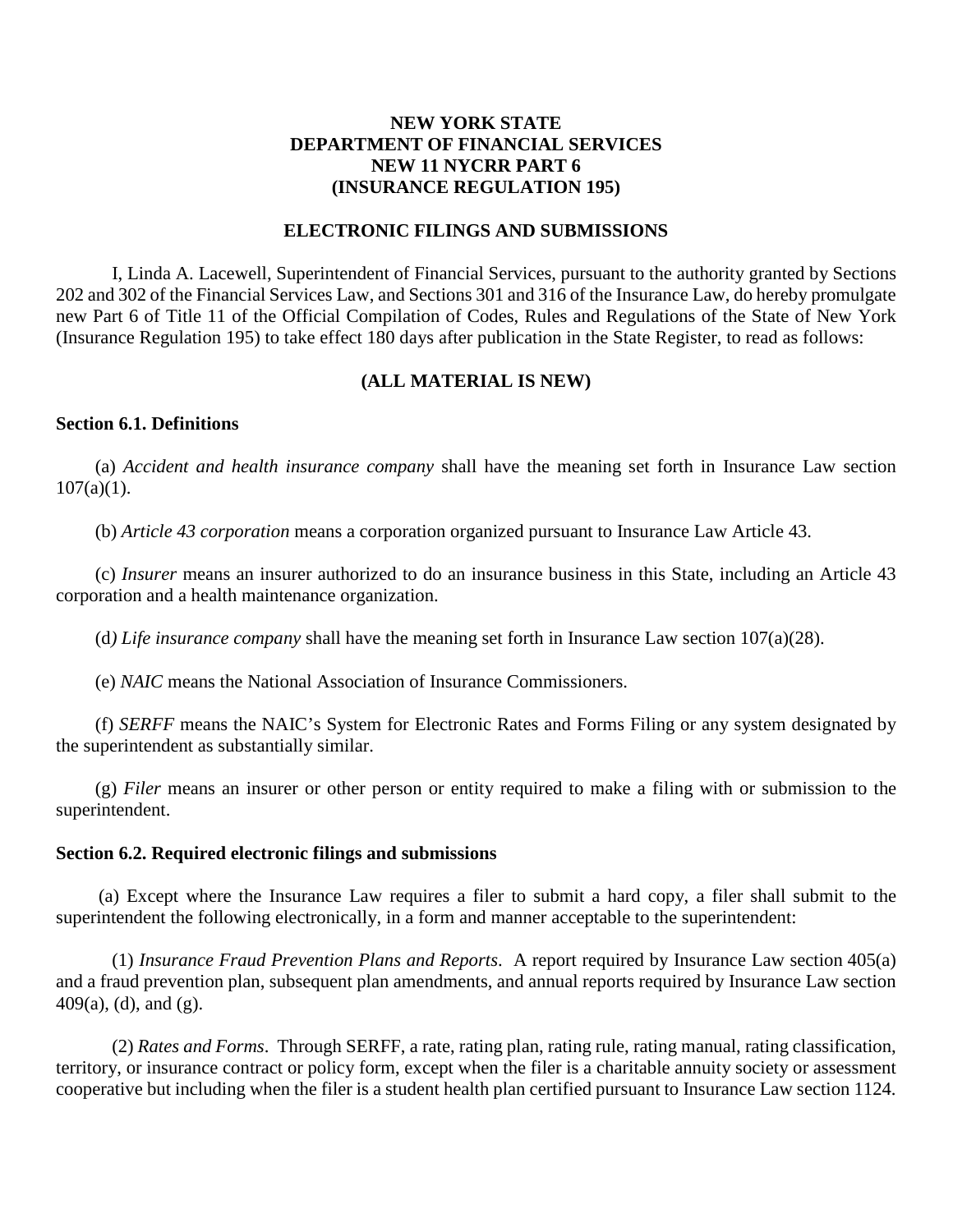(3) *Compensation Schedules*. Through SERFF, a schedule of rates of commissions, compensation and other fees or allowances to agents and brokers as required by Insurance Law section 4216(e) and sections 185.9 and 187.8 of this Title.

(4) *Annual and Quarterly Statements*. An annual financial statement and the required independently audited financial statement of a student health plan certified pursuant to Insurance Law section 1124 or municipal cooperative health benefit plan certified pursuant to Insurance Law Article 47 and a quarterly financial statement of such a municipal cooperative health benefit plan. In addition, the filer also shall file the statements as hard copies.

(5) *Risk Retention and Purchasing Group Documents*. The information required by Insurance Law sections 5903, 5904, and 5908(a) and (d).

(6) *Holding Company and Parent Corporation Applications and Reports*. The following holding company and parent corporation applications and reports:

(i) an application for acquisition or retention of control or a notice of proposed divestiture of control submitted pursuant to Insurance Law section 1506 and section 80-1.6 of this Title;

(ii) an application for a determination of non-control submitted pursuant to Insurance Law section 1501(c) and section 80-1.3 of this Title;

(iii) a report submitted pursuant to section 80-1.4 of this Title and 10 NYCRR 98-1.1.16(e);

(iv) a request for approval of a transaction and a notice of a proposed transaction submitted pursuant to Insurance Law section 1505(c) and (d) and section 80-1.5 of this Title or 10 NYCRR 98-1.10(c) and 10 NYCRR 98-1.11(b);

(v) notice to acquire, divest, invest in, or organize pursuant to Insurance Law section 1603, 1701, 1705 or 1710 or section 81-1.1 of this Title;

(vi) a registration and any amendment thereto submitted pursuant to Insurance Law section 1604(a) or  $1717(a)$ ;

(vii) notification of a transaction submitted pursuant to Insurance Law section 1608(e) or 1712(b);

(viii) a report submitted pursuant to section 81-1.2 of this Title;

(ix) a request for a waiver submitted pursuant to section 81-1.3 or 81-2.10 of this Title;

(x) a report submitted pursuant to Insurance Law section 1708 and section 81-2.4 of this Title; and

(xi) a report submitted pursuant to section 81-2.3 or 81-2.5 of this Title.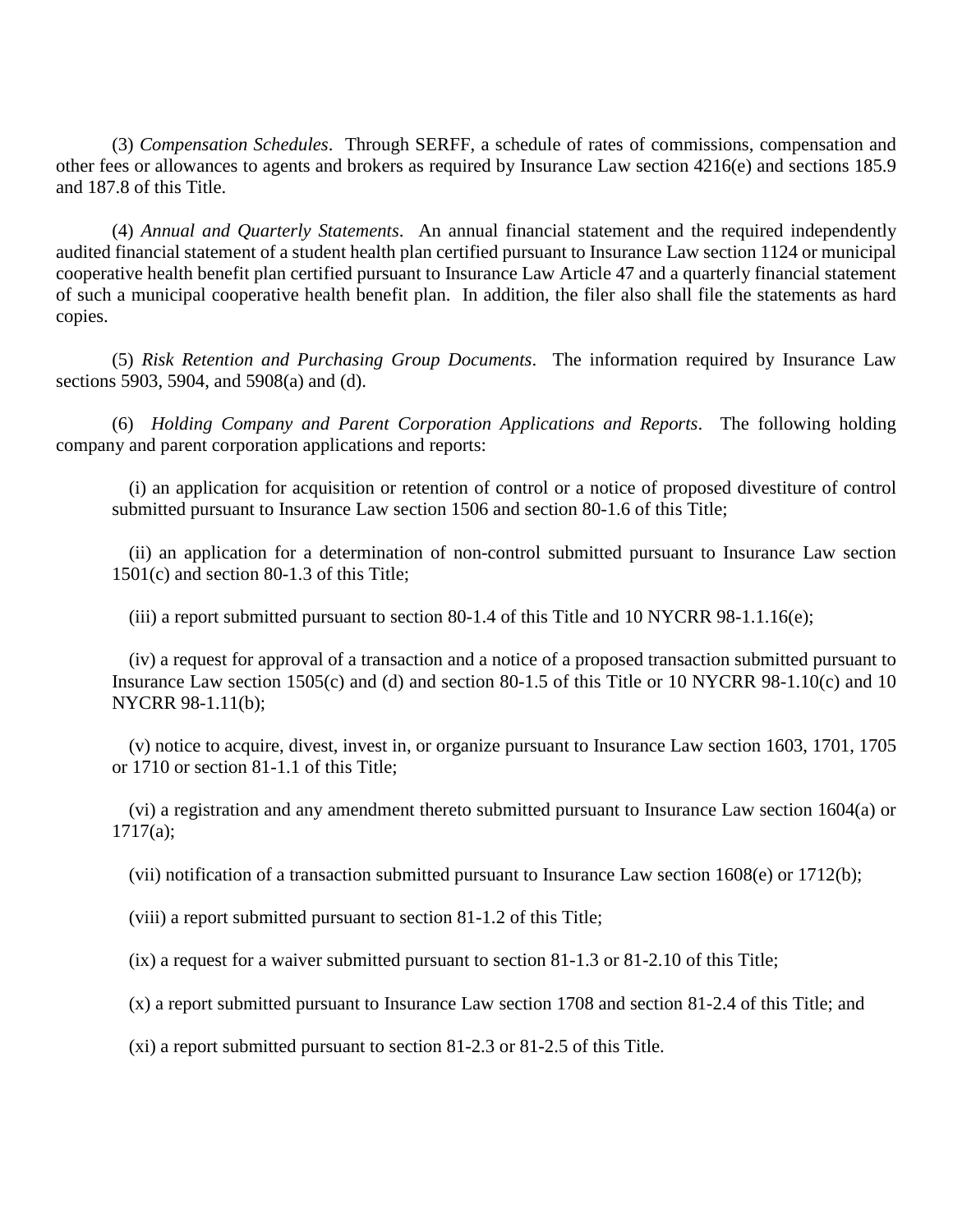(7) *Agreement for an advance or borrowing; surplus note or principal or interest payments*. An agreement submitted for approval pursuant to Insurance Law section 1307(d) and an application for approval of the issuance of a surplus note or principal and interest payments pursuant to Insurance Law section 1307.

(8) *Dividend distributions*. An application or notice of intent to declare and distribute a dividend when required to notify the superintendent.

(9) *Medicare supplement insurance advertising filing*. Through SERFF, a filing made pursuant to section 215.5(d) of this Title.

(10) *Free trade zone report*. A financial report submitted pursuant to section 16.7(a) of this Title.

(b)(1) An insurer shall file electronically with the NAIC:

(i) its annual and quarterly statements pursuant to Insurance Law section 307 or 308 or the Public Health Law and regulations promulgated thereunder;

(ii) its New York supplement or New York data requirement, with regard to health maintenance organizations; and

(iii) its audited financial statement.

(2) The electronic submission shall include all of the schedules, supplements, and exhibits, except for the NAIC Supplemental Compensation Exhibit.

(3) An insurer that files a statement, schedule, supplement, or exhibit electronically pursuant to this subdivision also shall file a hard copy with the superintendent, provided, however, that a foreign insurer, other than a life insurance company or accident and health insurance company, need not file a hard copy of a statement, schedule, supplement, or exhibit other than the New York supplement jurat page containing the original signature of the insurer's principal officers and the notary administering the oath.

(c) Notwithstanding any provision of this section, a filer shall submit to the superintendent a hard copy of all notarized documents and witness statements.

# **Section 6.3. Exemptions from electronic filing and submission requirements**

(a) A filer required to make an electronic filing or a submission pursuant to section 6.2 of this Part may apply to the superintendent for an exemption from the requirement that the filing or submission be electronic by submitting a written request to the superintendent for approval at least 30 days before the filer shall submit to the superintendent the particular filing or submission that is the subject of the request.

(b) The request for an exemption shall:

(1) set forth the filer's NAIC number or license number, if applicable;

(2) identify the specific filing or submission for which the filer is applying for the exemption;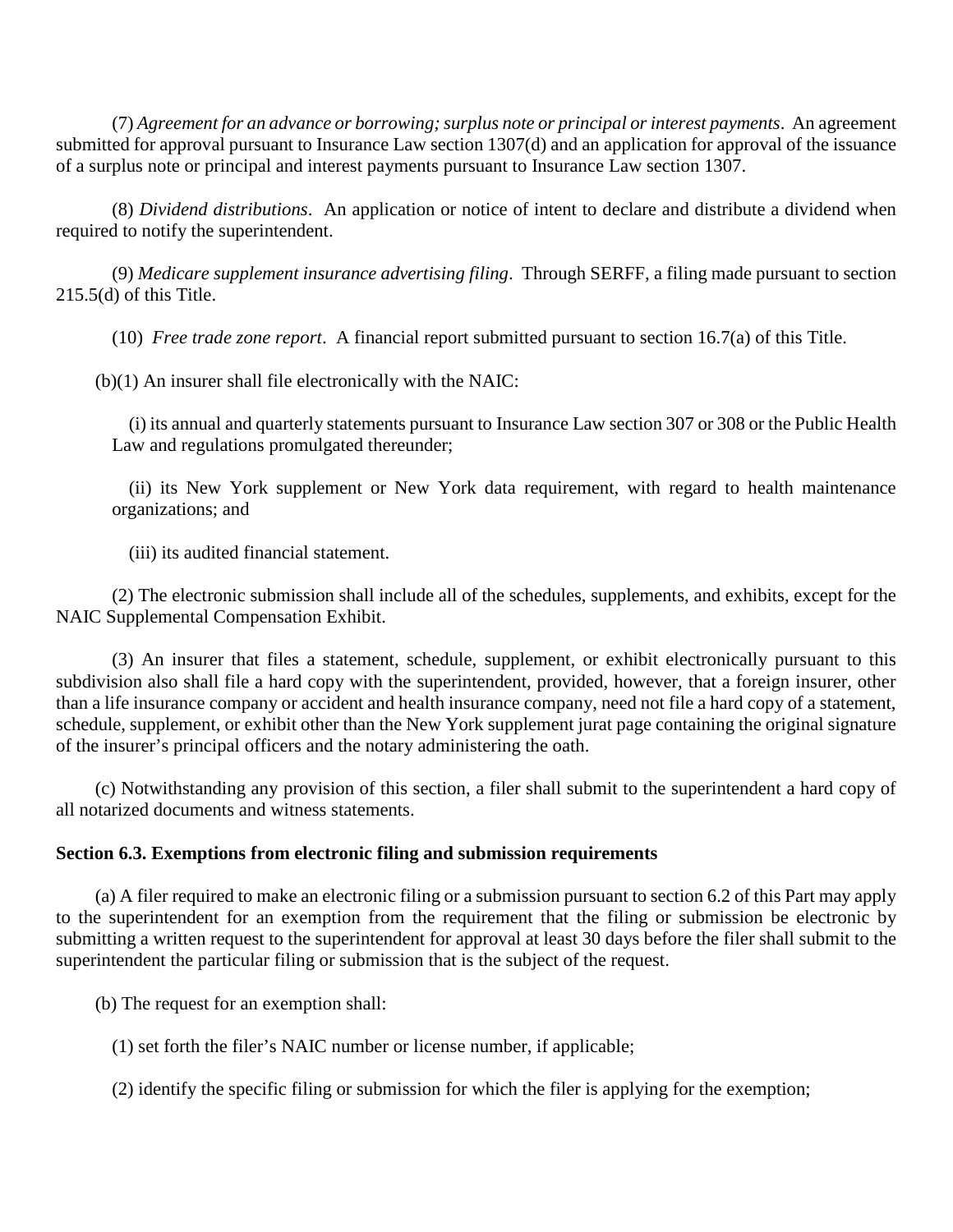(3) specify whether the filer is making the request for an exemption based upon undue hardship, impracticability, or good cause, and set forth a detailed explanation as to the reason that the superintendent should approve the request; and

(4) specify whether the request for an exemption extends to future filings or submissions, in addition to the specific filing or submission identified in paragraph (2) of this subdivision.

(c) The filer requesting an exemption shall submit, upon the superintendent's request, any additional information necessary for the superintendent to evaluate the filer's request for an exemption.

(d) The filer shall be exempt from the electronic filing or submission requirement upon the superintendent's written determination so exempting the filer, where the determination specifies the basis upon which the superintendent is granting the request and to which filings or submissions the exemption applies.

(e) If the superintendent approves a filer's request for an exemption from the electronic filing or submission requirement, then the filer shall make a filing or submission in a form and manner acceptable to the superintendent.